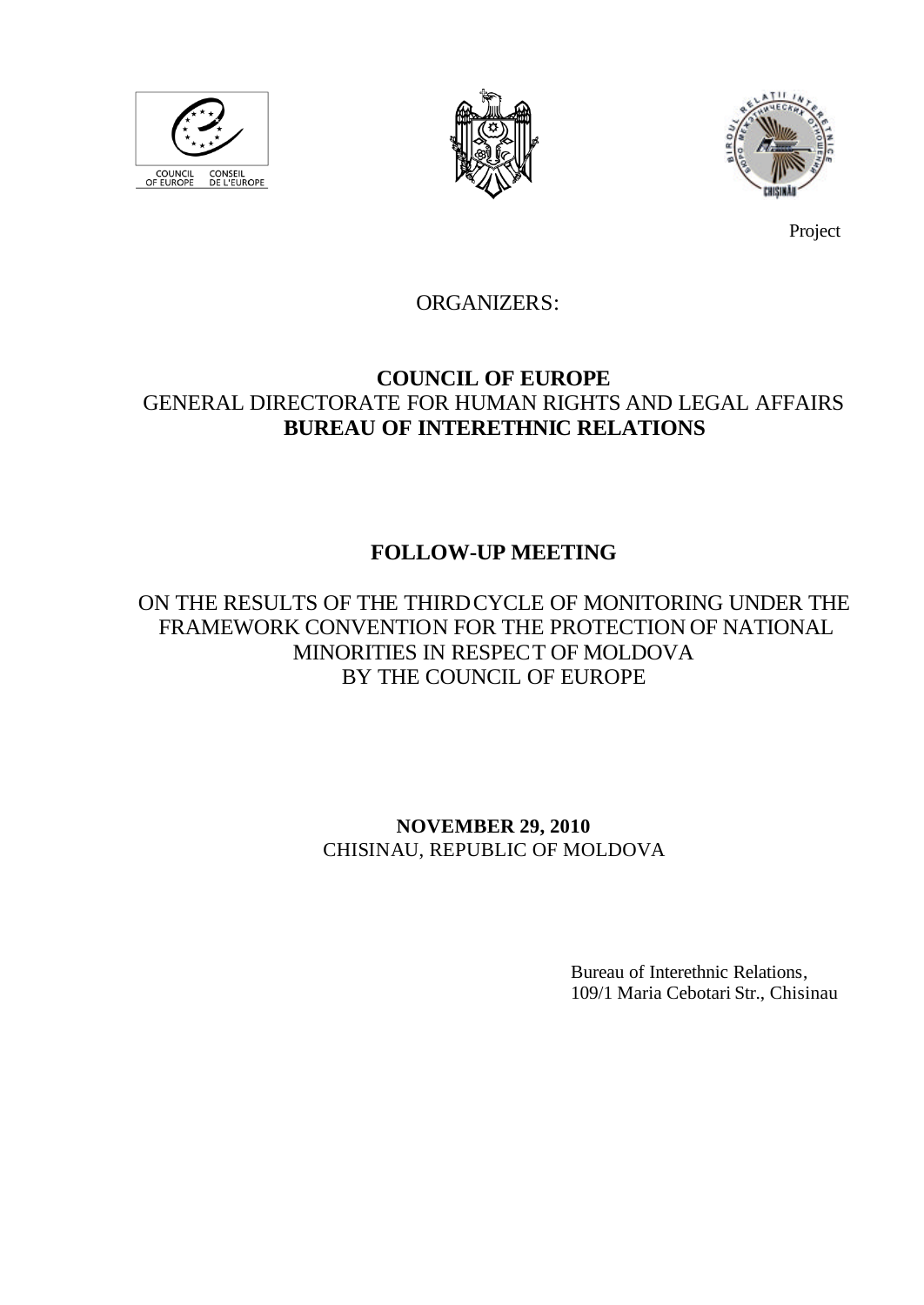## **PROGRAMME**

## **8.30 Registration of participants**

**9.30** *First session:* **"General evaluation" Moderators** – Elena BELEACOVA, Director General of the Bureau of Interethnic Relations Vera PETUHOV, Deputy Director General of the Bureau of Interethnic Relations

Opening speech:

**10.00** Mr. Ion NEGREI, Deputy Prime Minister of the Republic of Moldova

> **I. Presentation of the Advisory Committee on the Framework Convention for the Protection of National Minorities Third Opinion on Moldova of 26 June 2009, and the Committee of Ministers Resolution CM/ResCMN (2010)6 of 5 May 2010 on the implementation by Moldova of the Framework Convention for the Protection of National Minorities**

> Mr. Gaspar BIIRO, Member of the CoE Advisory Committee on the Framework Convention for the Protection of National Minorities

**10.40 II. Republic of Moldova Comments on the Third Opinion on Moldova of the Advisory Committee on the Framework Convention for the Protection of National Minorities of 26 June 2009 and the Committee of Ministers Resolution CM/ResCMN (2010)6 of 5 May 2010 on the implementation by Moldova of the Framework Convention for the Protection of National Minorities** 

> Mrs. Elena BELEACOVA, Director General of the Bureau of Interethnic Relations

**11.00 III. Opinions and suggestions of national minorities representatives and members of the Coordinating Council of Ethno-Cultural Organizations on the process of implementing the Framework Convention for the Protection of National Minorities in the Republic of Moldova** 

> Mr. Muharib ALLAHVERDIEV, Co-Chairman of the Coordinating Council of Ethno-Cultural Organisations, President of the Organization for Collaboration "Moldova-Azerbaijan"

> Mr. Nicolai OLEINIC, President of the Ukrainian Community of the Republic of Moldova

> Mrs. Ludmila LASCIONOVA, President of the Russian Community of the Republic of Moldova

> Mr. Nicolai TERZI, President of the Gagauz Community of the Republic of Moldova

> Mr. Fiodor SABII, President of the Bulgarian Community of the Republic of Moldova

> Mr. Ion DUMINICA, Doctor in sciences, Scientific collaborator of the Institute of Cultural Heritage under the Academy of Sciences of Moldova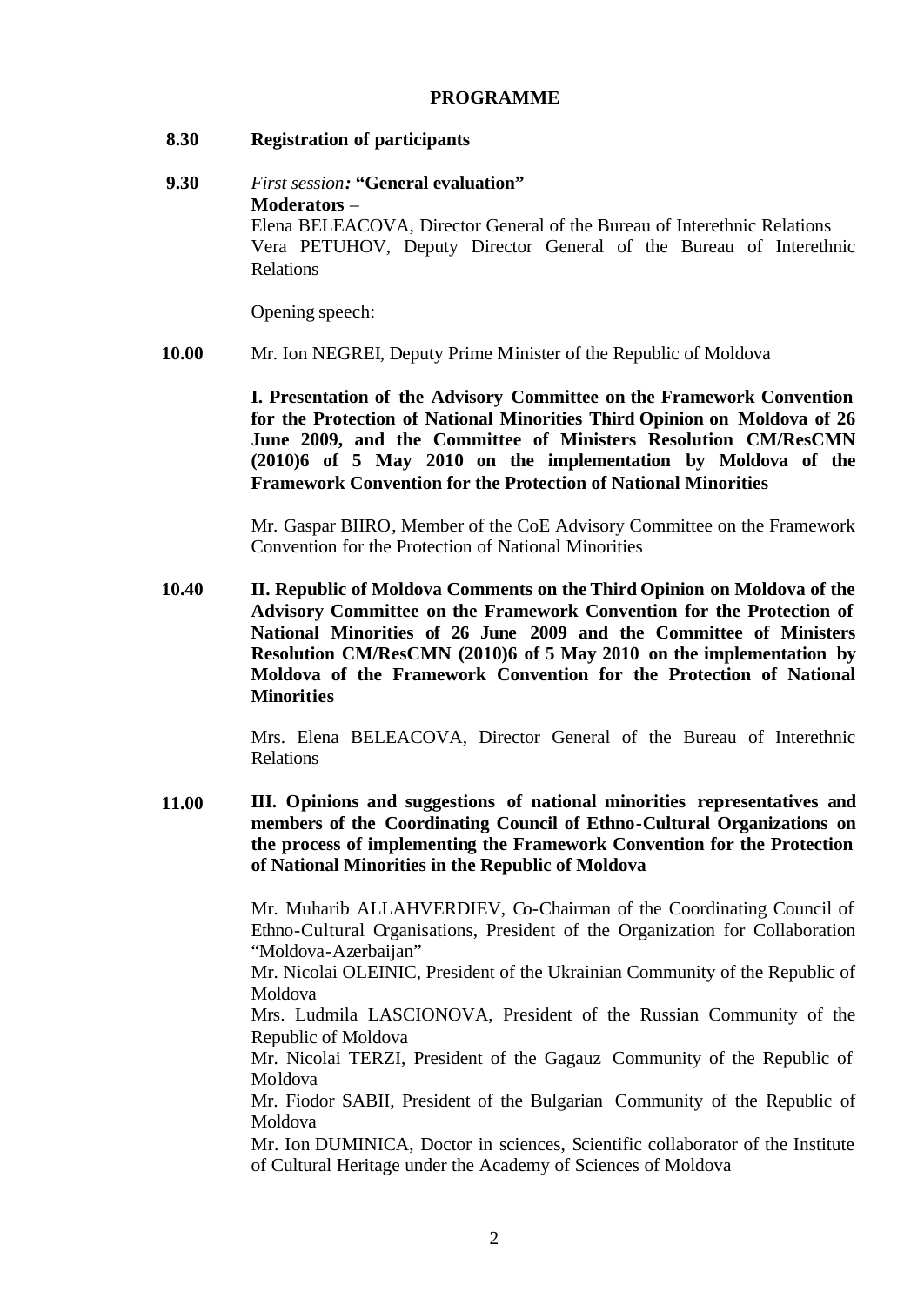#### **Discussions**

## **11.45 – 12.00 Coffee-break**

**12.00-13.00** *Second session:* **"Up-to-date situation and perspectives for realization of the national minority rights in the context of the Third Opinion on Moldova of the Advisory Committee on the Framework Convention and the Resolution CM/ResCMN (2010)6 of the Committee of Ministers"**

> **IV. Participation of national minorities in public affairs (in elective, executive bodies, consultations with the national minorities)**

> **Moderator** – Nicolai OLEINIC, President of the Ukrainian Community of the Republic of Moldova

> Mr. Tudor LAZAR, Parliamentary Advocate, Moldovan Centre for Human Rights

> Mr. Igor PIVOVAR, President of the Centre for Interethnic Studies of the Republic of Moldova

> Mr. Grigore OXINTE, Superior consultant, Department for Local Cultural Politics and Writing Culture, Ministry of Culture

Representative from the region of Taraclia

**Representatives of ethno-cultural organizations:**

Mrs. Valentina MORARU, President of the Ukrainian Women Society of the Republic of Moldova

Mr Piotr DONTOV, President of the Social Movement "The Russian spiritual unity"

Mr. Ivan ZABUNOV, President of the Bulgarian Association "Renasterea" of the Republic of Moldova

Mr. Alexandr PINCEVSKII, President of the Jewish Community of the Republic of Moldova

#### **Discussions**

#### **13.30 – 14.30 Dinner**

**14.00 V. Development and implementation of anti-discrimination legislation. Realization of the Action Plan to support Roma for 2007-2010 in the Republic of Moldova**

> **Moderator –** Nicolae RADITA, Member of the Coordinating Council of Ethno-Cultural Organisations, CoE MG-S-ROM expert, President of the National Roma Centre

> Mrs. Maria STRULEA, Head of the Department for International Relations and European Integration, Ministry of Justice

> Mr. Iurie PEREVOZNIC, Head of the Division for Minors and Human Rights, the Prosecutor General's Office

> Mrs. Vera PETUHOV, Deputy General Director of the Bureau of Interethnic Relations

> Mr. Rodion BUDEANU, Deputy Head of the Department for Prelimenary Detention, General Department for Maintenance of Public Order, Ministry of Internal Affairs

> Mrs. Raisa BICEC, Main Specialist of the Department for Culture and Turism,